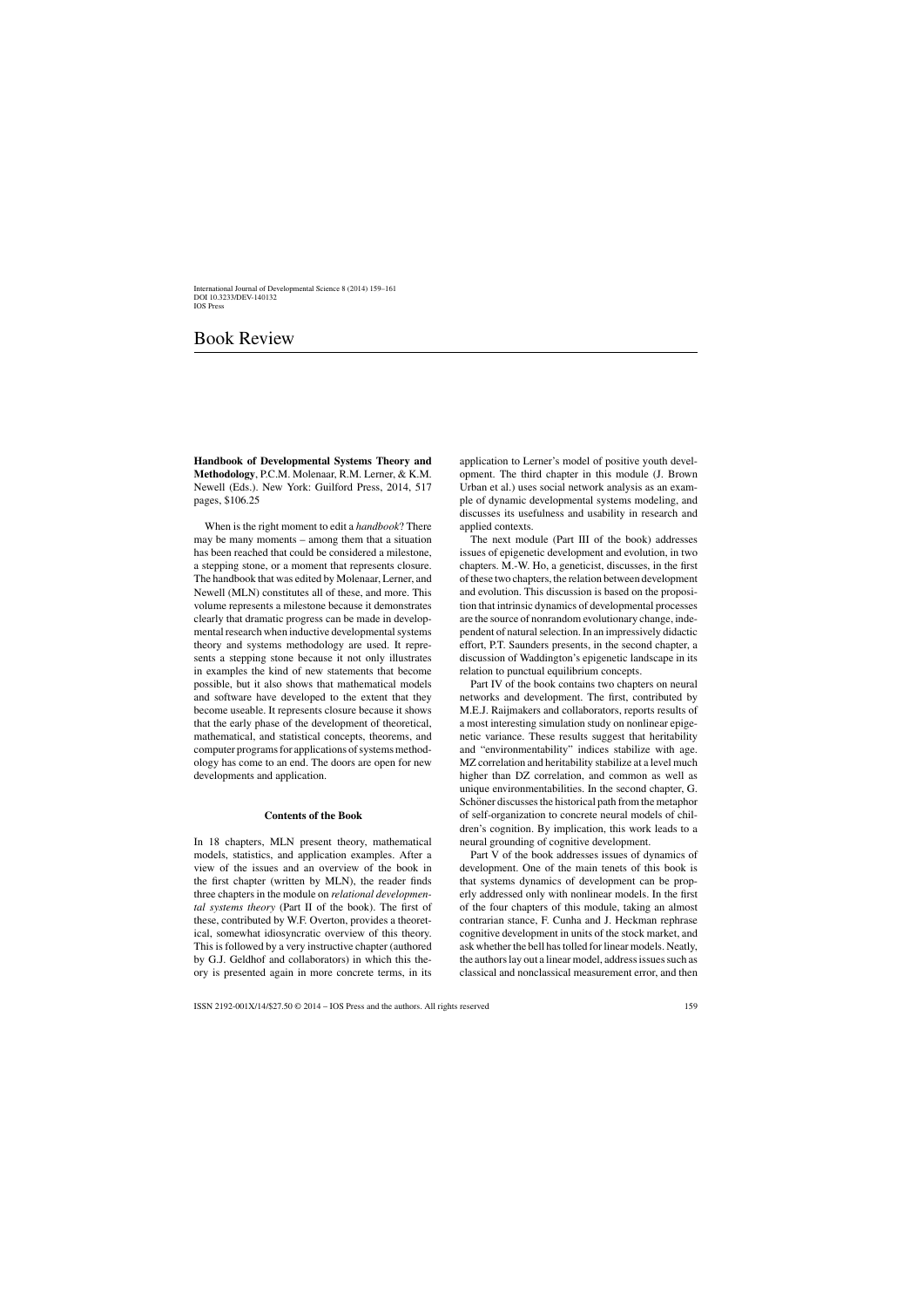present a real world data example, in which skill development is predicted from parental and environmental variables. From this study, in addition to learning about skill development, we conclude that there is life left in linear models of dynamic cognitive and noncognitive development.

In the second chapter, H.L.J. van der Maas and collaborators use the sample case of general intelligence to introduce a new approach to collecting high frequency data on development. Using phase-transition concepts that are rooted in chaos theory, the authors discuss categorical latent structure modeling and present Math Garden, their empirical data collection environment. This environment provides breathtakingly rich data and, thus, amazing opportunities to study cognitive development.

In the third of the four chapters in this module, K.W. Fischer and P. van Geert propose a dynamic network modeling framework for the analysis of dynamic development of brain and behavior. This framework is guided by the hypothesis that developmental changes involve coordination of brain – behavior elements into higher order control systems. Applied to the development of skill and talent, the models allow one to predict skill distributions which turn out to be extremely asymmetric (not normal or symmetric).

In the last chapter of this module, contributed by K.M. Newell and Y.-T. Liu, the authors aim at identifying a common set of dynamical principles in intra-individual development of movement across the life span. Although these principles are not presented in any detail, it is interesting to read how the authors' dynamical theory of change in movement and action is embedded into such concepts as Waddington's landscape of development, and how they are applied to real world data.

Part VI of the MLN book focuses on the dynamics of social interaction. In the first of the two chapters in this module, E. Ferrer and J. Steele discuss five differential equation models of dynamic dyadic interaction, taken from various disciplines. These models are used to analyze data from the Dynamics of Dyadic Interaction Project. Results are discussed from the perspective of predicting dyadic behavior 1–2 years after completion of data collection and, equally important, from the perspective of the designer of a study who needs a sufficient length of a time series to be able to apply these models.

The second chapter in this module is among the highly didactic ones in this volume. S.M. Boker and coauthors present an introduction into phase-space modeling, specifically, a differential equations model for the ovarian hormone cycle. Data matrices are specified as well as the basic equations, a simulation study is presented and results are related to one study participant's data. The chapter ends with one of the main tenets of dynamic modeling, maybe modeling in general: researchers should aim "for models of *how and why* rather than just models of *what*" (p. 389).

In Part VII of the book – it contains just one-chapter – S.-M. Chow and collaborators discuss models of regime-switching. Specifically, the authors discuss cusp catastrophe models and propose, as an alternative, mixture structural equation models with regime switching. The main elements of such models are laid out explicitly, and models are applied to alcohol dependence data. In the discussion, the authors emphasize the elegance of the cusp catastrophe model but note that some of the restrictive constraints of these models can be relaxed in their structural models.

Part VIII of this volume presents two chapters on nonergodic developmental systems. In the first of these, W.F. Velicer et al. discuss idiographic applications in the Molenaar sense along with issues of generalizability. Connections to the well known Ecological Fallacy are drawn, and sample applications to stereotypy data from autistic children, to longitudinal patterns from a nicotine harm reduction study, and to patterns of adherence in sleep apnea are discussed. The importance of person-specific estimation of parameters is stressed for, both, description of individuals and generalization.

In the second chapter, contributed by P.C.M. Molenaar and J.R. Nesselroade, ergodicity is explicitly introduced and discussed. It is noted that developmental processes are almost always nonergodic, because they are nonstationary, and dynamic factor models are presented for the analysis of nonstationary processes. These models are extensions of Molenaar's (1985) dynamic factor models. The dangers of pooling are illustrated using a structural model of a four-variate time series. In a way similar to the examples used by von Eye and Bergman (2003), the example suggests that the model that is based on aggregated data fails to describe any individual case. A model is discussed that allows one to accommodate subject-specific factor loadings and any other parameters in state-space models (which are defined in this chapter as well).

A synopsis of the entire book is presented by P.K. Wood, in Part IX of the book, which contains just this synopsis. The author adopts a philosophy of science perspective, and discusses the approaches presented in this book from the perspectives of the historian, the